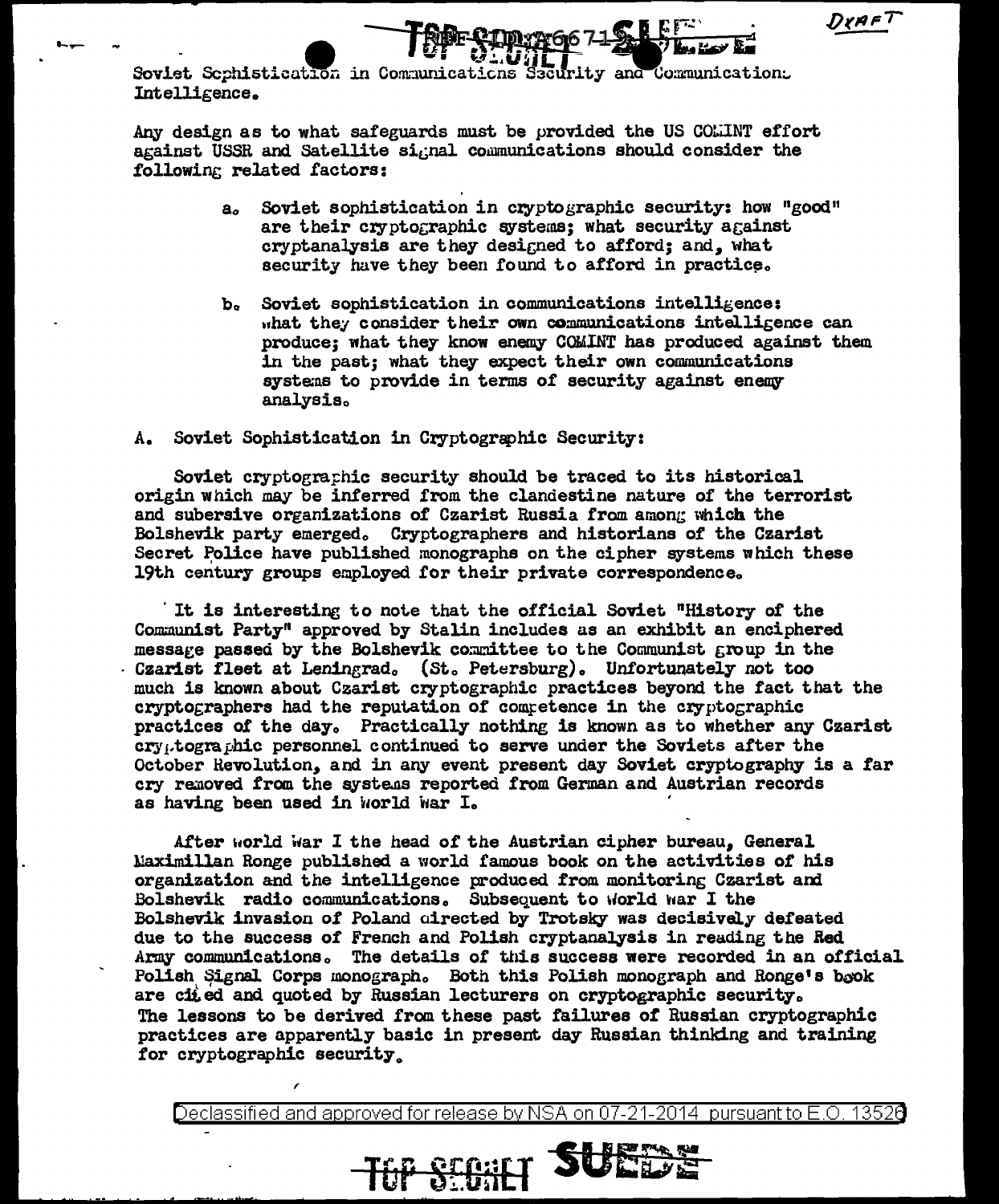After the first Russian-Finish war curing the early period of world Aar II, the cipher section of the general staff of the Red Army published a series of lectures on cryptographic security which cited both the Polish monograph and Ronge's book, and further included an analysis of bad cryptographic security by their troops in the first Finish campaign. These lectures specifically pointed out cases in which cryptographic materials were mishandled, instances in which code books were captured and their loss not reported, and examples of improper message handling. Further available from German captured documents are the regulations of the Red Army and of the NKVD for the security of crypt rooms and cipher materials dating from approximately 1939 - 1941 and manuals for radio communications in the Red Army (includes the Air Forces of the Red Army), and the Red Navy dating in 1944 are available. From all of these the Russian pnilosophy both in communications procedures and cryptographic security is revealed. It is clear that they expect their tactical communications to be intercepted and compromised by loss or capture. The lectures on cryptographic security clearly indicate the time limit for which they expect these tactical cryptographic systems to provide protection. The regulations for code and cipher security also indicates the priority in which cipher materials are to be destroyed in the event that capture of a code room is expected.

Significantly first priority is assigned to destruction of additive, second to plain text of transmitted messages, and third to code books. The record of German cryptanalysis of all Russian cryptographic systems during world war II, and the continuing effort of the U.S. since world war II is well known and no one should have any delusion as to the fact that the Russians know what secure cryptographic systems are and employ them regularly and carefully. It is therefore pertinent at the present time to note that the Russians themselves assume that their tactical communications will be intercepted and their intentions in designing these systems is to provide security for only a limited period of time.

## B. Russian Sophistication in Communications Intelligence:

We noted above in reference to the lectures on cryptographic security that the Russians were aware of foreign cryptanalysis and its present success against their own communications. It should be noted that the Russians have carefully studied the Pearl Harbor report and all of its implications. The Biblography of the lectures on cryptographic security in addition to the two works mentioned also refers to many of the standard international writers in this field. Actual knowledge of the Russian communications intelligence organization is extremely limited. However, during World War II German and Finish reports cited instances in which Russian COMINT had been used for tactical operations. A captured Russian Operational Order for Russian troops in the Ukrain cited without particular emphasis radio intelligence as among the intelligence sources forming the basis for this order and other instances of this sort of tactical or operational COMINT have been mentioned in German interrogation of Russian prisoners of war. Finally the Red Army manual on Radio Intelligence issued in 1944 and beginning with an appropriate quotation from Stalin on the value of radio intelligence is available and in the